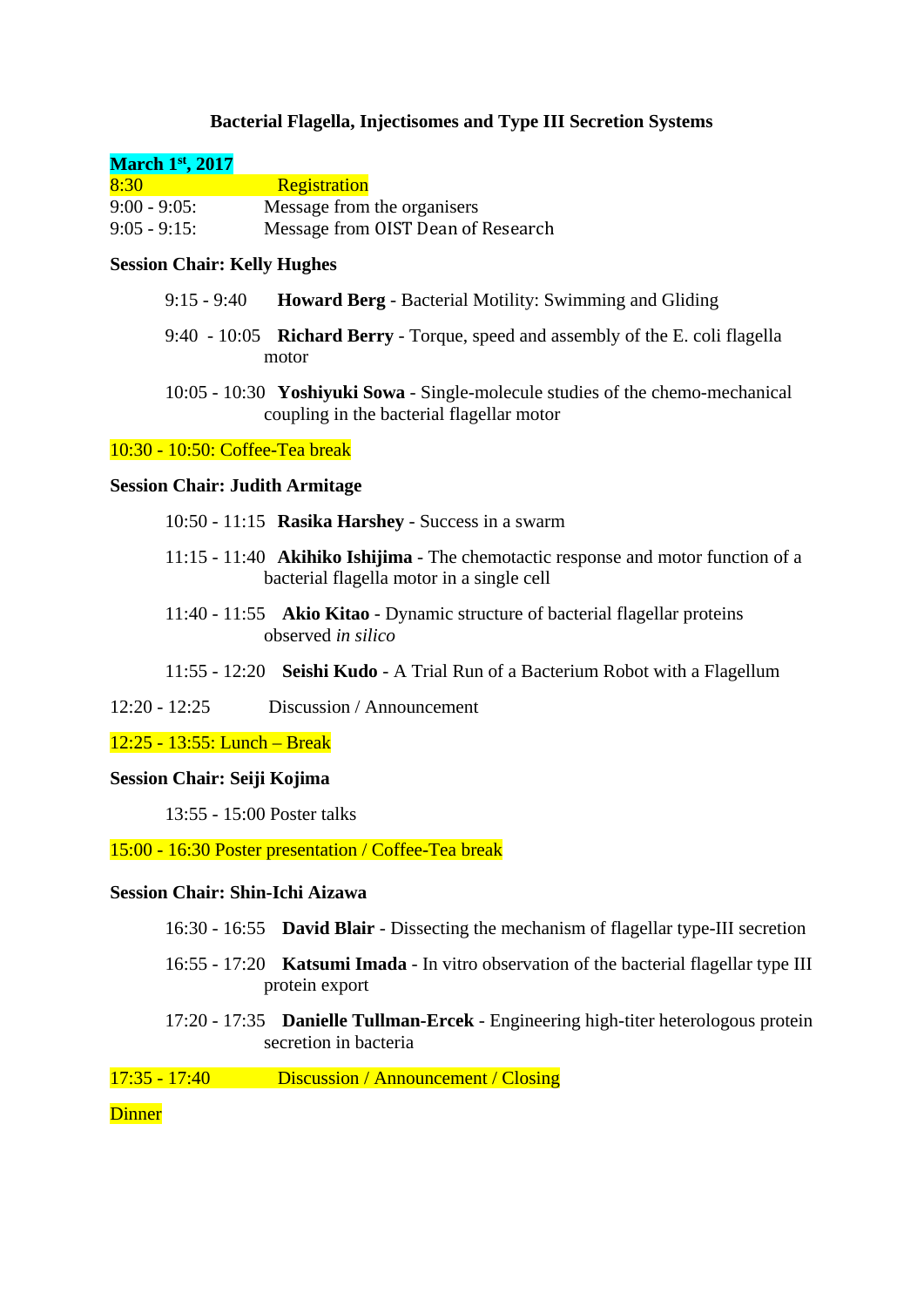## **March 2nd, 2017**

## **Session Chair: Ariel Blocker**

- 9:00 9:25 **Samuel Wagner** Assembly, structure, and function of the export apparatus of the *Salmonella* SPI-1 T3SSs
- 9:25 9:50 **Linda Kenney** Super-resolution Imaging of *Salmonella* SPI-2 regulation: A View from 30,000 feet to 20 nm
- 9:50 10:15 **Natalie Strynadka** Near-atomic CryoEM Structural Analysis of the *Salmonella* Type III Injectisome Basal Body
- 10:15 10:30 **Neta Sal-Man** Calcium Sensing and Secretion Hierarchy Regulation in EPEC T3SS

## 10:30 - 10:50: Coffee-Tea break

#### **Session Chair: Keiichi Namba**

- 10:50 11:15 **Marc Erhardt** Self-Assembly of a Bacterial Nanomachine: Flagella Grow Through an Injection-Diffusion Mechanism
- 11:15 11:30 **Chien-Jung Lo** The growth rate of *Vibrio alginolyticus* polar flagella
- 11:30 11:55 **Tohru Minamino** Cooperative remodeling of the FlhA ring structure coordinates flagellar type III protein export with assembly

11:55 - 12:00 Discussion / Wrapping up

#### 12:00 - 13:25 Lunch – Break

## **Session Chair: Tohru Minamino**

- 13:25 13:40 **Jun Liu** *In Situ* Structural Analysis of *Vibrio* Flagellar Motor by Cryo-Electron Tomography and Sub-tomogram Averaging
- 13:40 13:55 **Daisuke Nakane** Asymmetric Distribution of Type IV Pili Triggered by Directional Light in Unicellular Cyanobacteria

## **Session Chair: Marc Erhardt**

13:55 - 15:00 Poster talks

15:00 – 16:30 Poster presentation / Coffee-Tea break

## **Session Chair: Ikuro Kawaghisi**

- 16:30 16:55 **Sonja Albers** Assembly and Interactions of the Archaellum Motor
- 16:55 17:10 **Tomohiro Kimura** AMIS75470 is Essential for Flagellar Assembly in the Rare Actinomycete *Actinoplanes missouriensis*
- 17:10 17:35 **Ariane Briegel** Structure and Function of Chemoreceptor Arrays- the Bacterial Brain that Controls Flagellar Motility
- 17:35 17:40 Discussion / Announcement

**Conference dinner (special dinner)**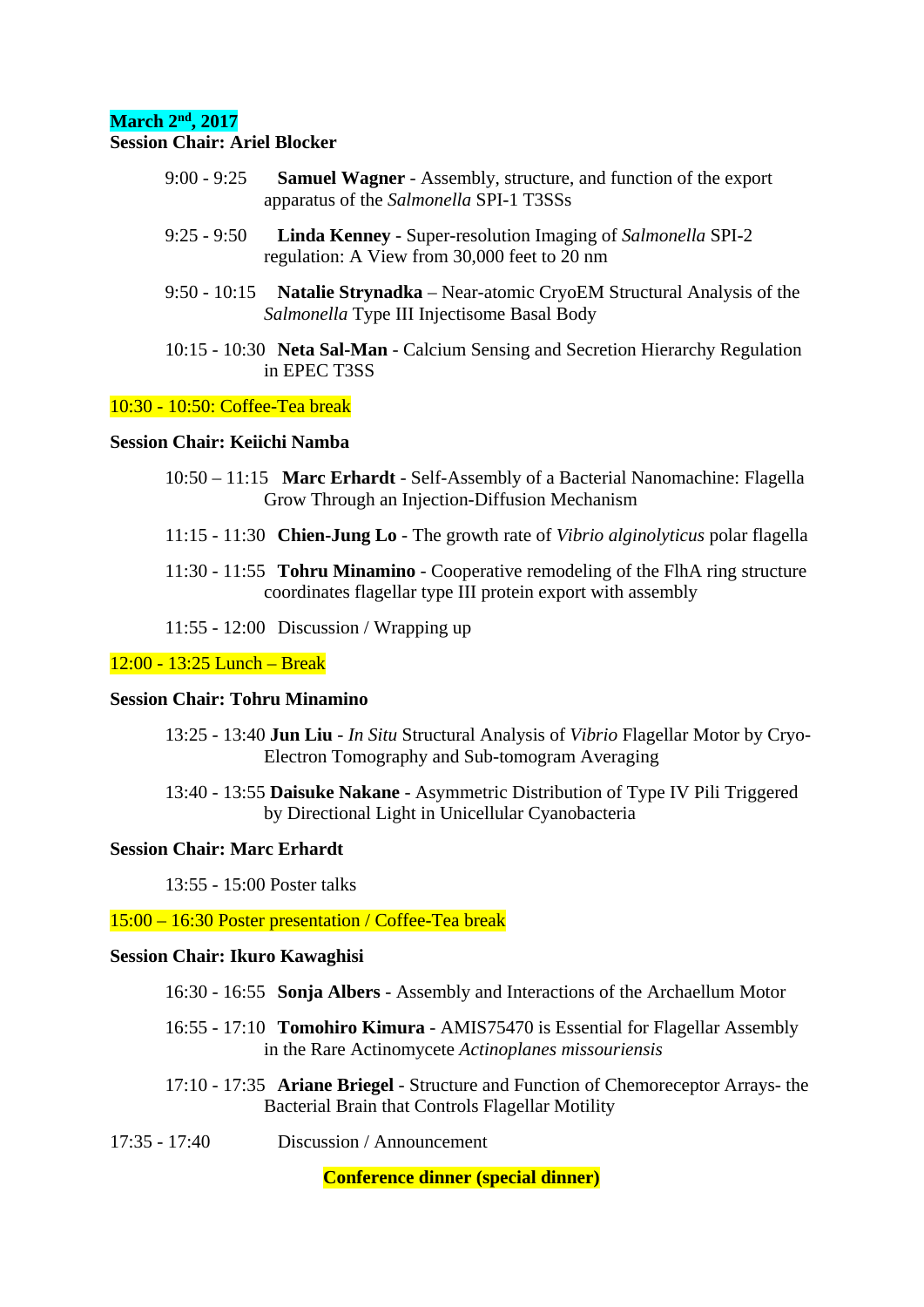# **March 3rd, 2017**

## **Session Chair: Michio Homma**

- 8:45 9:10 **Judith Armitage** Exchange of motor proteins measured in living cells
- 9:10 9:35 **Keiichi Namba** Insights into the mechanism of bacterial flagellar motor rotation from the structure and dynamics
- 9:35 10:00 **Seiji Kojima** How to anchor and activate flagellar stator units: assembly-coupled stator activation mechanism revealed by the crystal and solution structures of the stator fragment
- 10:00 10:25 **Takayuki Nishizaka** Unitary steps of supermolecular motility machineries in gliding bacteria and swimming archaea

## 10:25 - 10:40: Coffee-Tea break

#### **Session Chair: Linda Kenney**

- 10:40 11:05 **Ariel Blocker** Structural and Functional Analysis of Type III Secretion Systems
- 11:05 11:30 **Tomoko Yamamoto** Functional dissection of *Salmonella* SPI-2 injectisome
- 11:30 11:45 **Hanh Lam** Synthetic cyclic peptomers as Type III secretion system inhibitors
- 11:45 12:00 **Nicholas Dickenson** Spa47 oligomerization drives ATP hydrolysis and *Shigella* T3SS activation
- 12:00 12:15 **Tomoko Kubori** Manipulation of the Host Ubiquitin System by *Legionella* Deubiquitinases

12:15 - Lunch **Excursion to Okinawa aquarium (Lunch in Bus) Free afternoon (for those not going to the aquarium)** 

18:30 Dinner